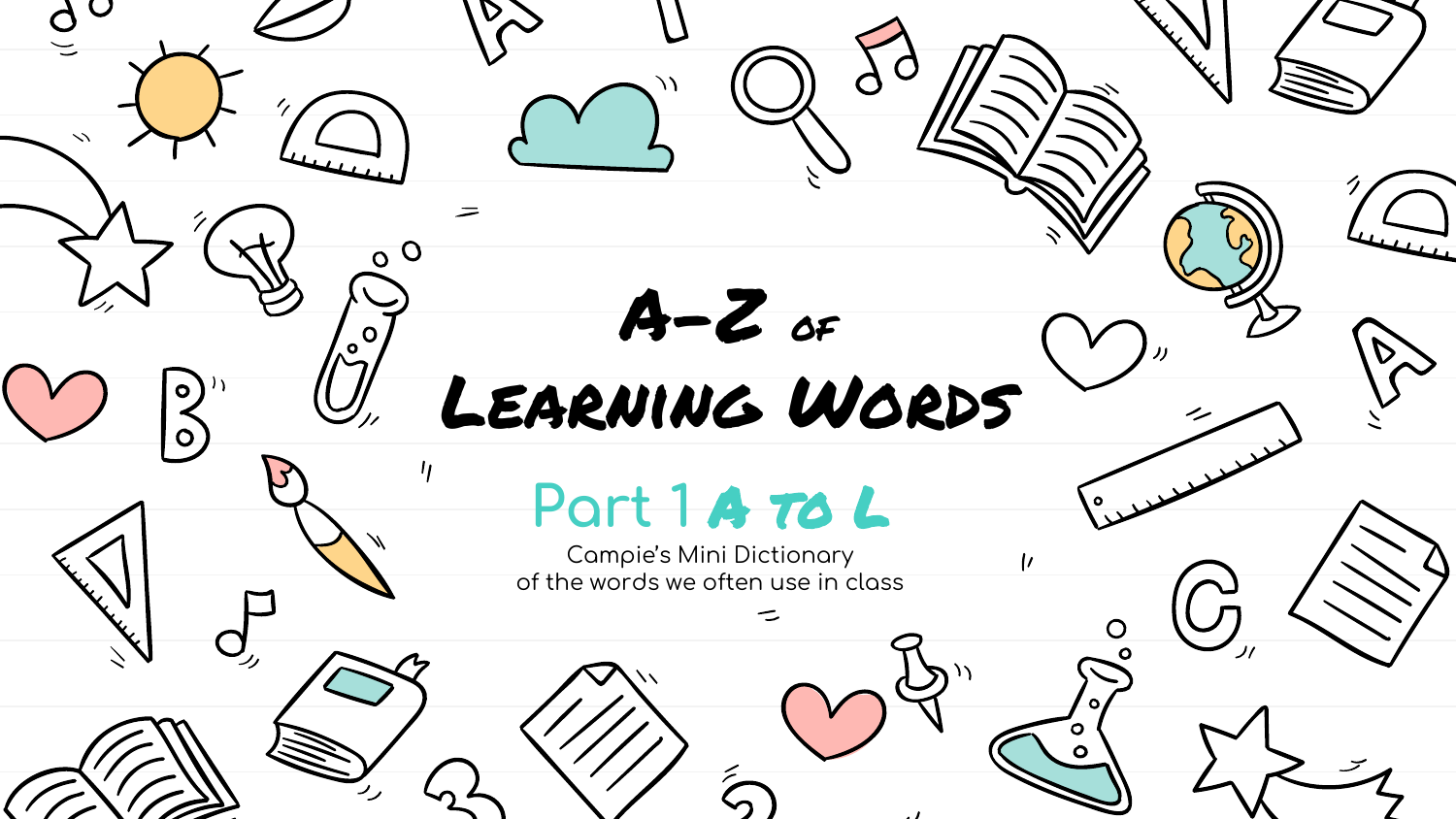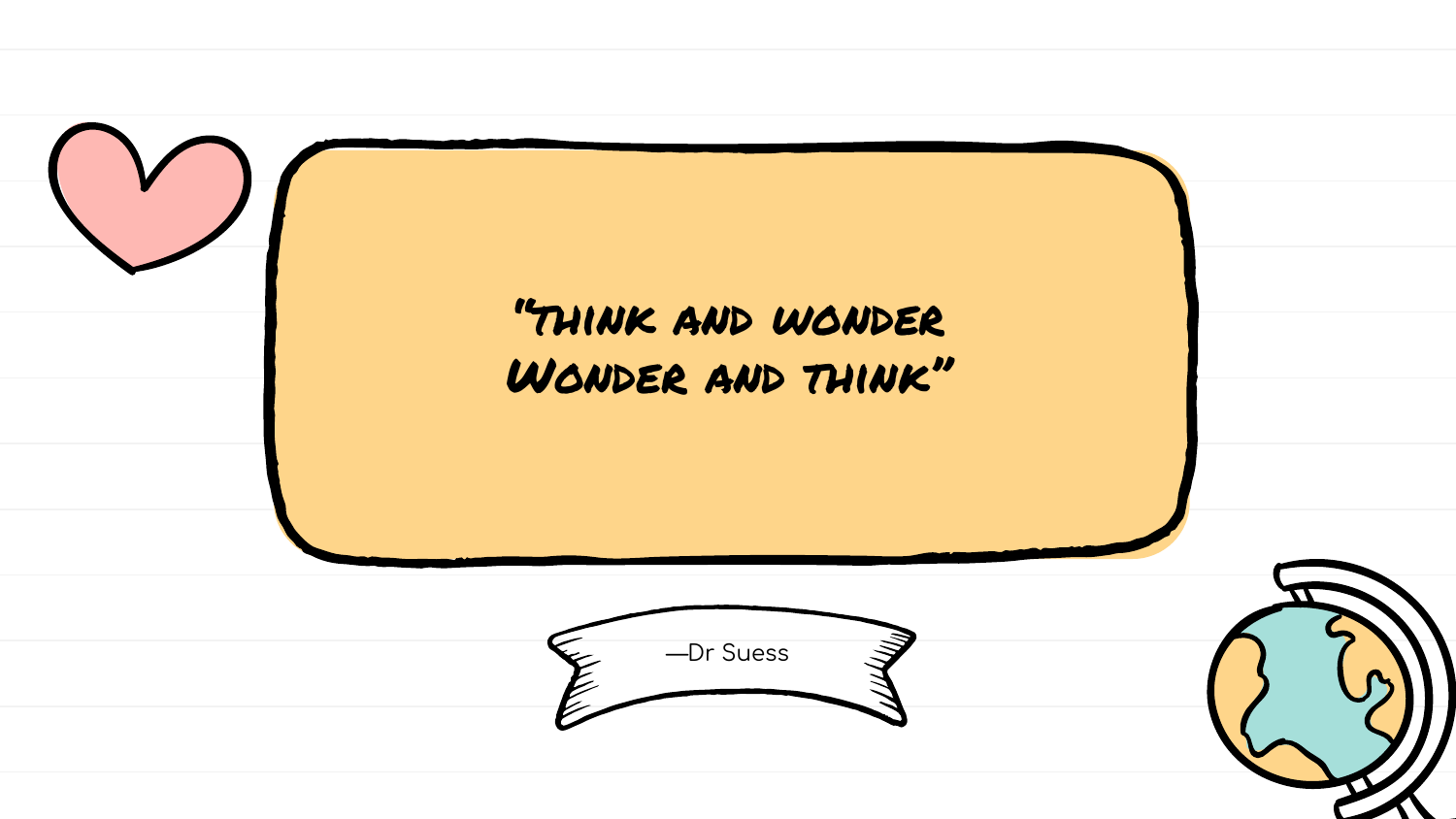

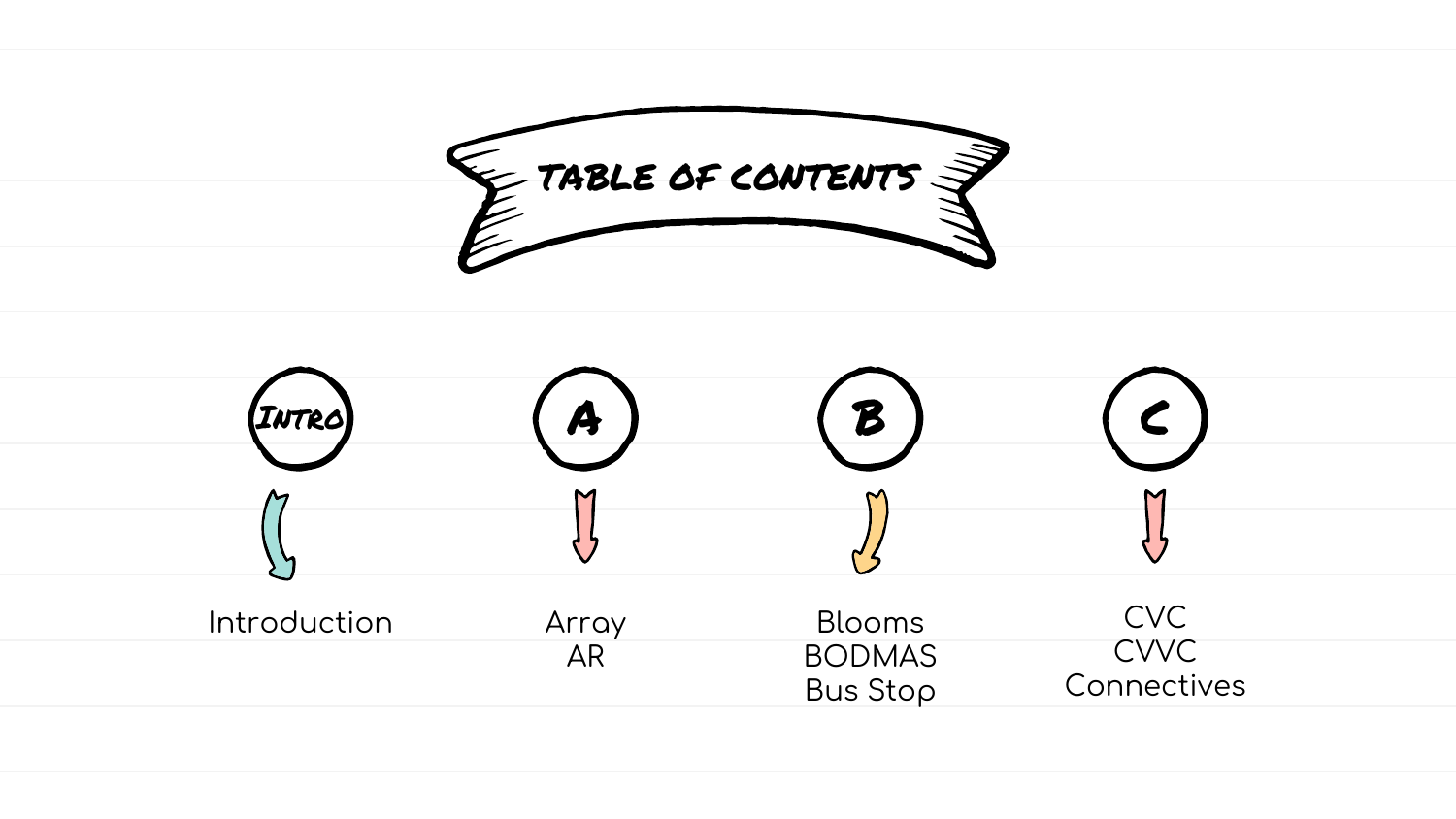

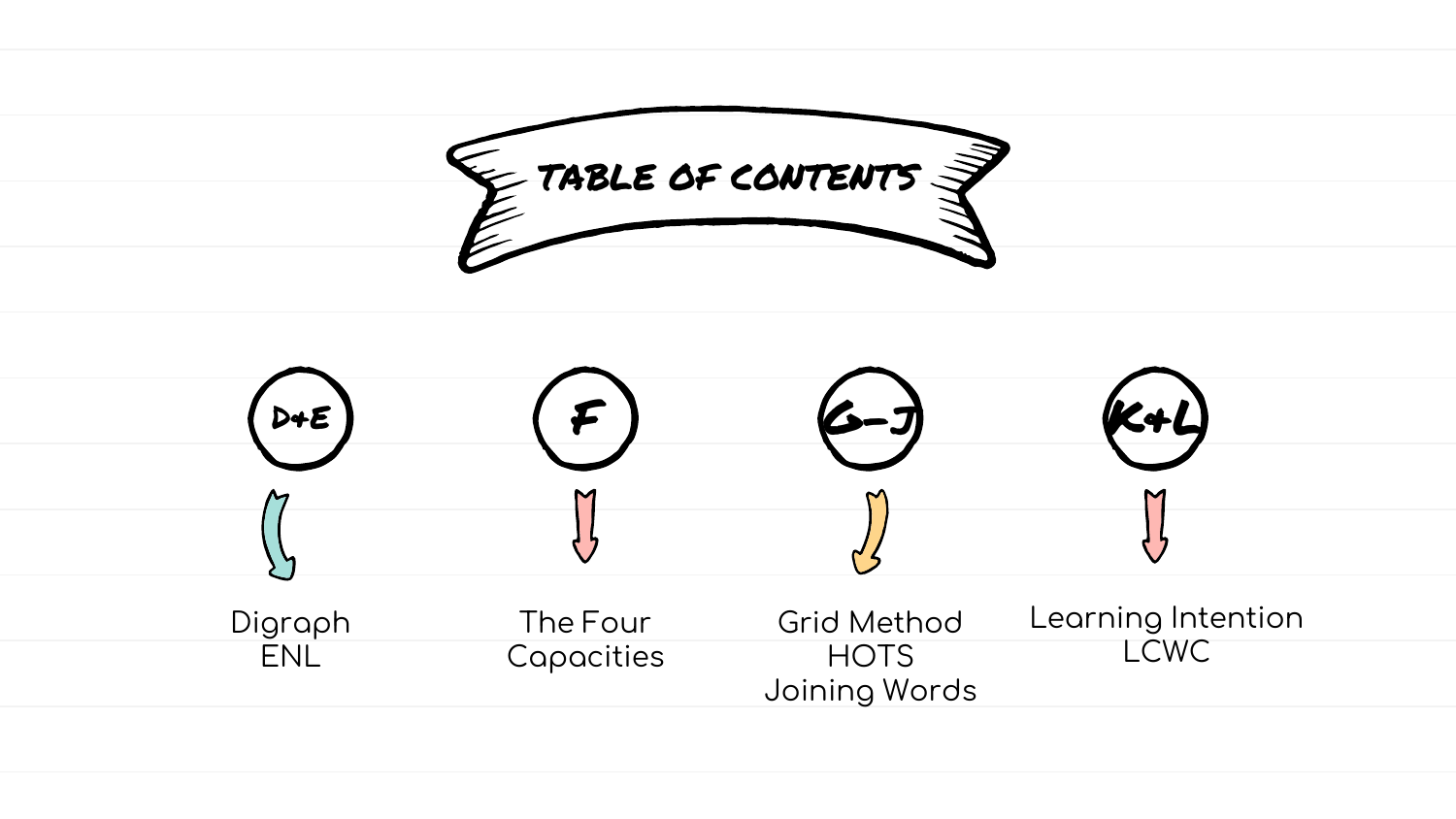#### INTRODUCTION

During learning we use lots of words to describe knowledge or skills. This guide is to share some of these. Your child may be familiar with a few or all of them. This will depend on your child's age and stage.

We hope this short guide is helpful.

**MRS MCKAY** 

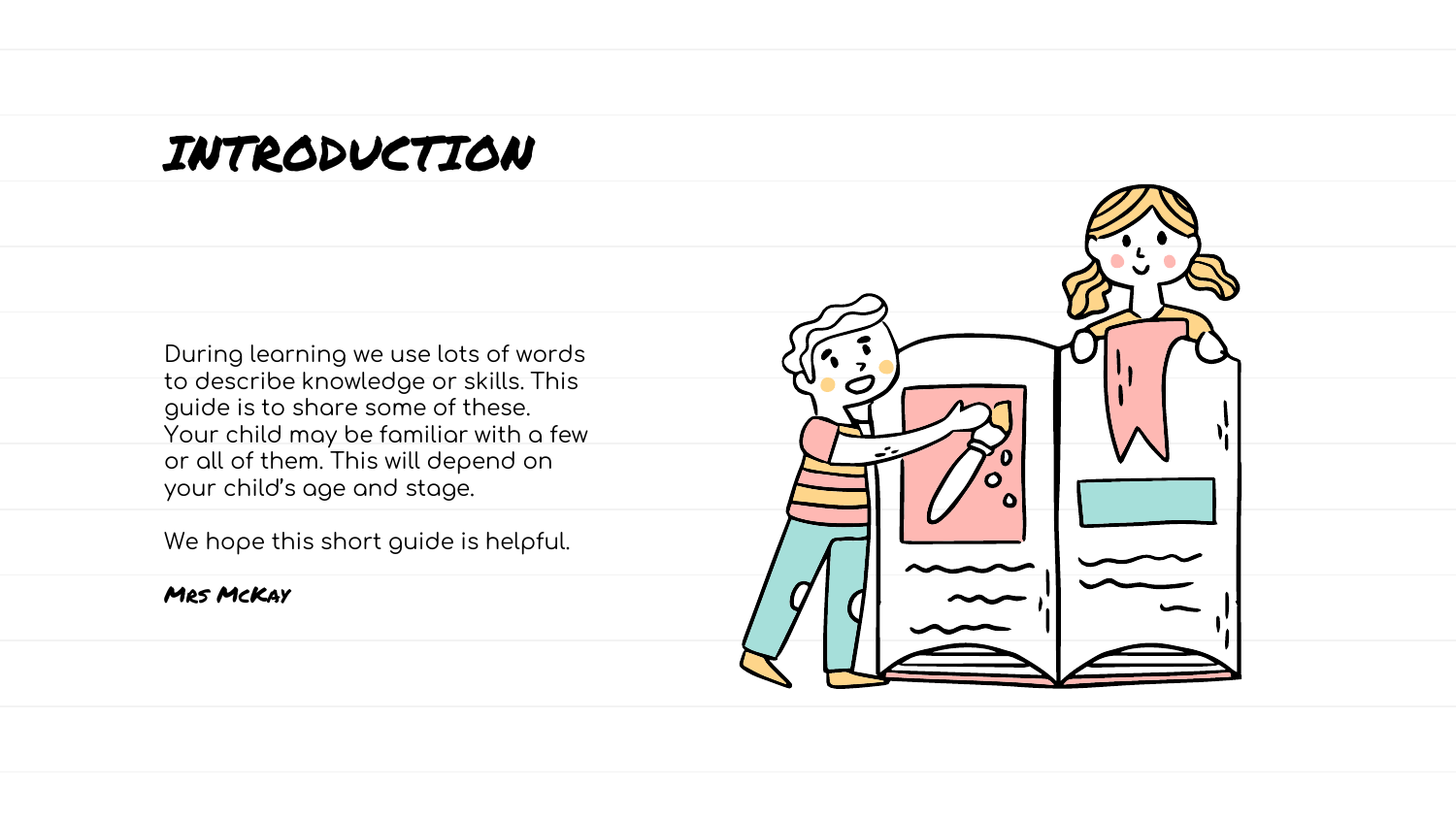

### **Array**

An array is formed by arranging a set of objects into rows and columns. Each column must contain the same number of objects as the other columns and each row must have the same number as the other rows.

[BBC Teach: Arrays](https://youtu.be/XOyOVDMjUdo)

# **AR**

A

**Accelerated Reader.** Primary 4 to Primary 7 use this online tool to support and encourage reading for pleasure. Books are given a **ZPD**. Children complete an AR Star test and this provides a ZPD range in which to choose books. Once your child has completed a book they can take a quiz. This is an opportunity for your child to recall main event and demonstrate their understanding. Quiz scores are given as a percentage. Readers are encouraged to read for at least 30 minutes per day. Regular reading supports the development of skills and the child gradually increases their ZPD.

**Zone of Proximal Development** (ZPD) The Zone of Proximal Development (ZPD) defines the readability range within which pupils should read to best develop their reading, while avoiding frustration.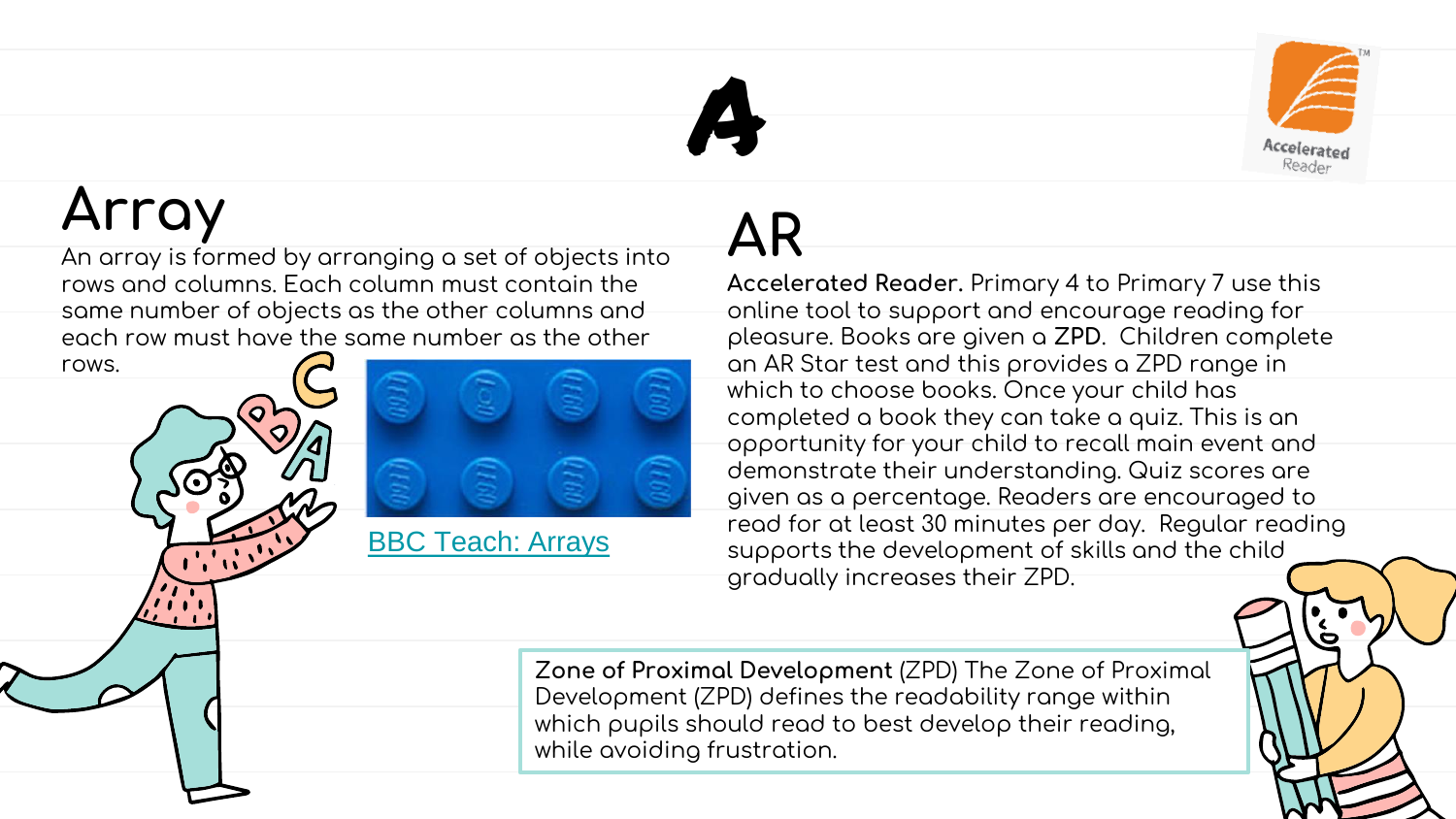#### **Blooms**

We use 'Bloom's taxonomy' in many different learning opportunities. Each level is conceptually different. Children will be familiar with tools such as Bloom's Buttons





# **BODMAS**

**A way to remember the order to solve a calculation.**

- $\mathsf{B} \longrightarrow$  Bracket () or { }
- $\longrightarrow$  Order or Power 2<sup>5</sup>, 3<sup>7</sup>,  $\sqrt{2}$
- $\rightarrow$  Division (÷)
- $\rightarrow$  Multiplication (x)  $M -$
- $\rightarrow$  Addition (+)
- $\longrightarrow$  Subtraction (-)

# **Bus Stop**

 $\mathcal B$ 

The formal written method of division.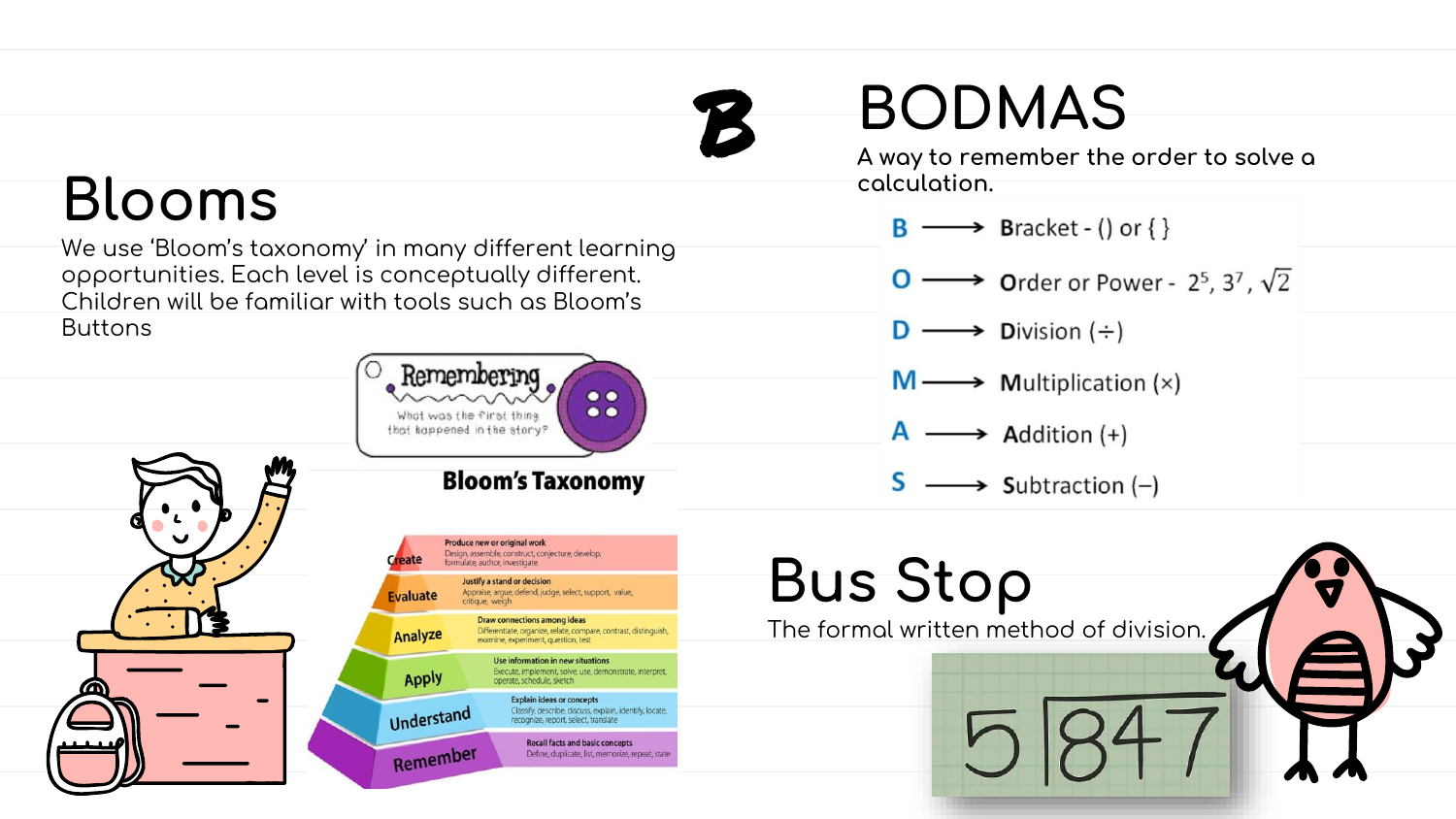## **CVC & CCVC Words**

**CVC:** 3 letter words consisting of consonant ,vowel, consonant

e.g. cat, dog, mat.

**CCVC:** Consonant, consonant vowel consonant

e.g. shop, chop

and next because moreover also so then however as well as but furthermore later

### **Connectives**

c

Words used to join simple sentences to create a more complex sentence eg. and, but, however

**Part of the VCOP approach to develop understanding of language.**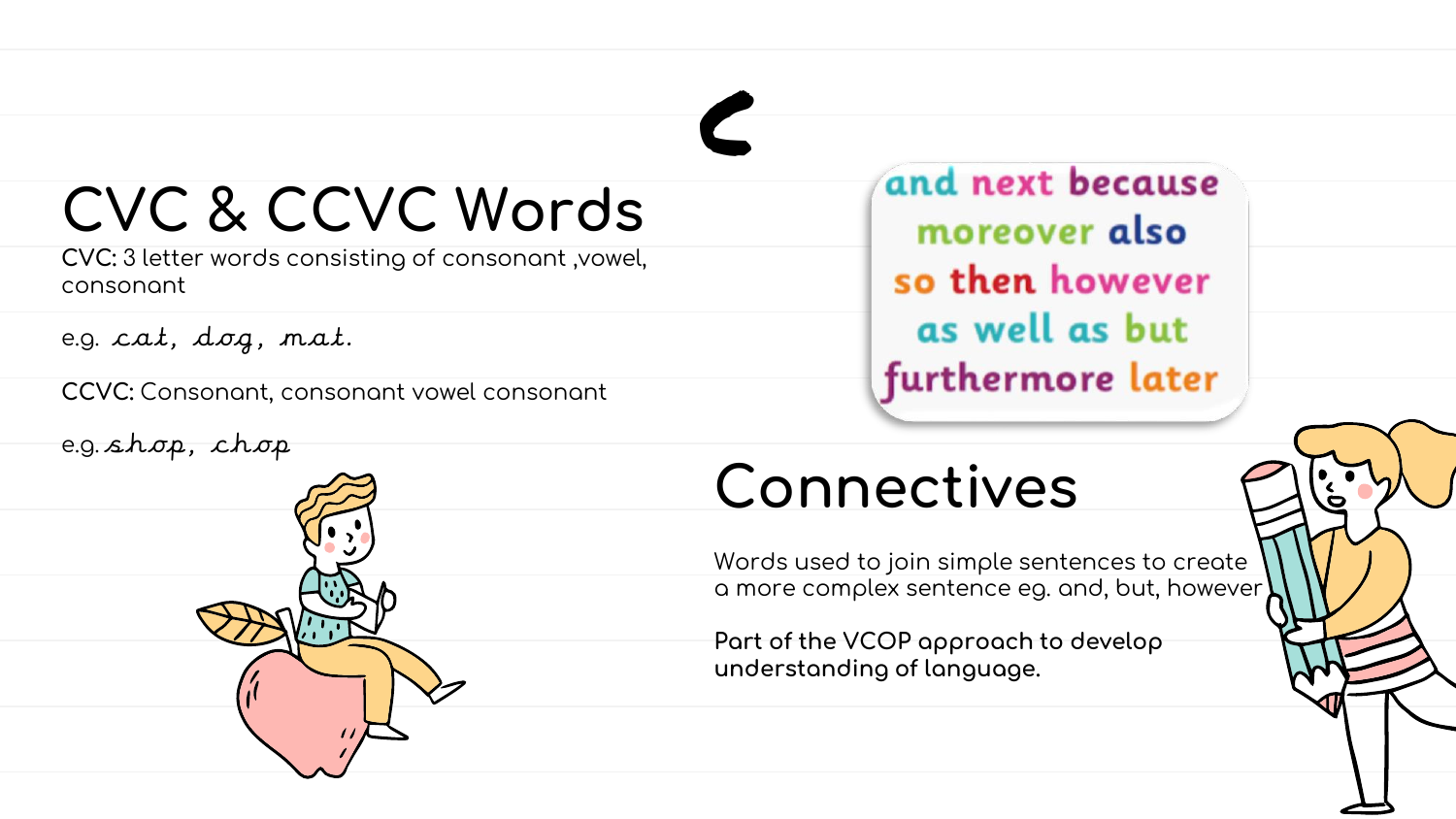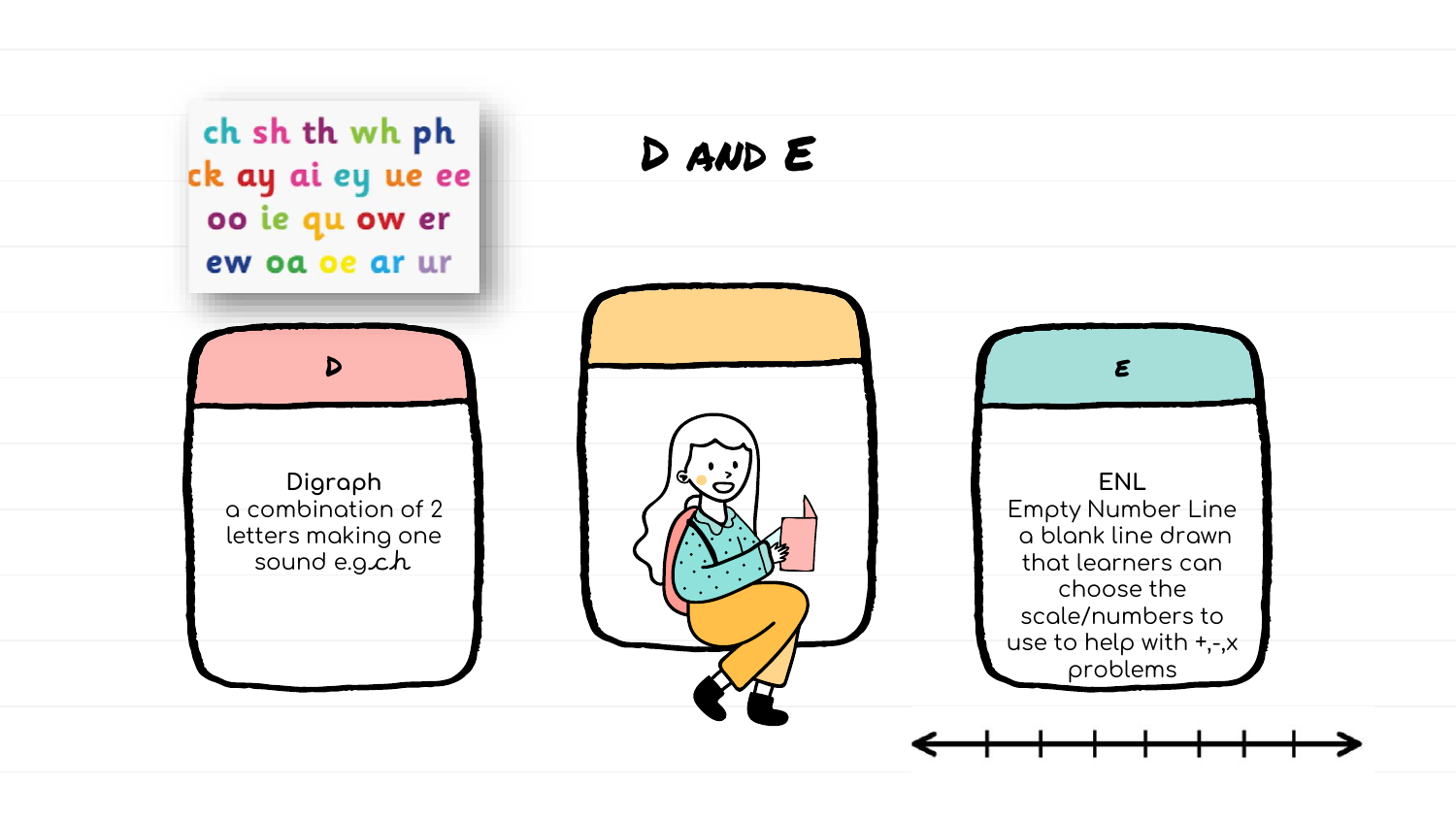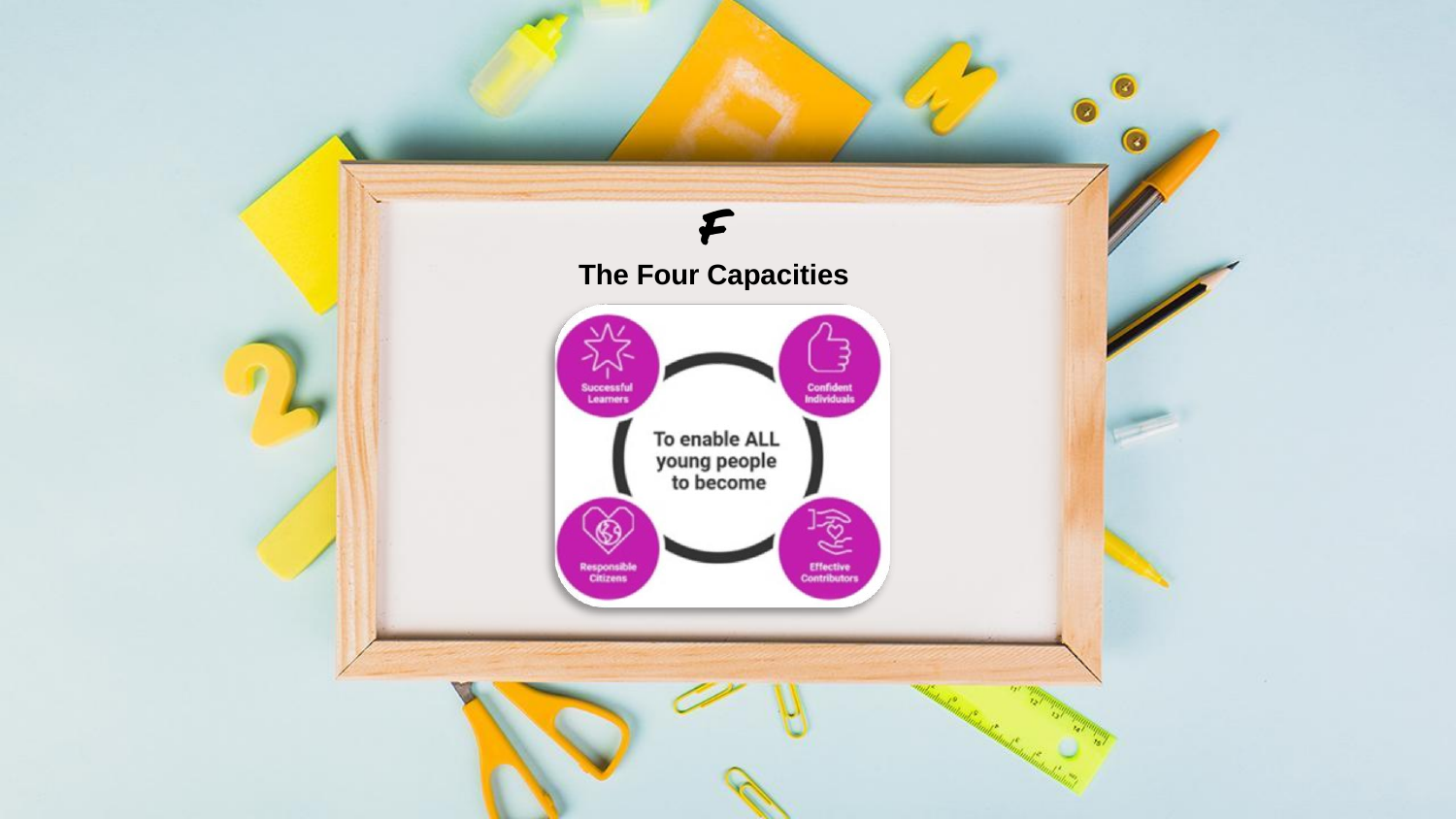#### $G \rightarrow J$

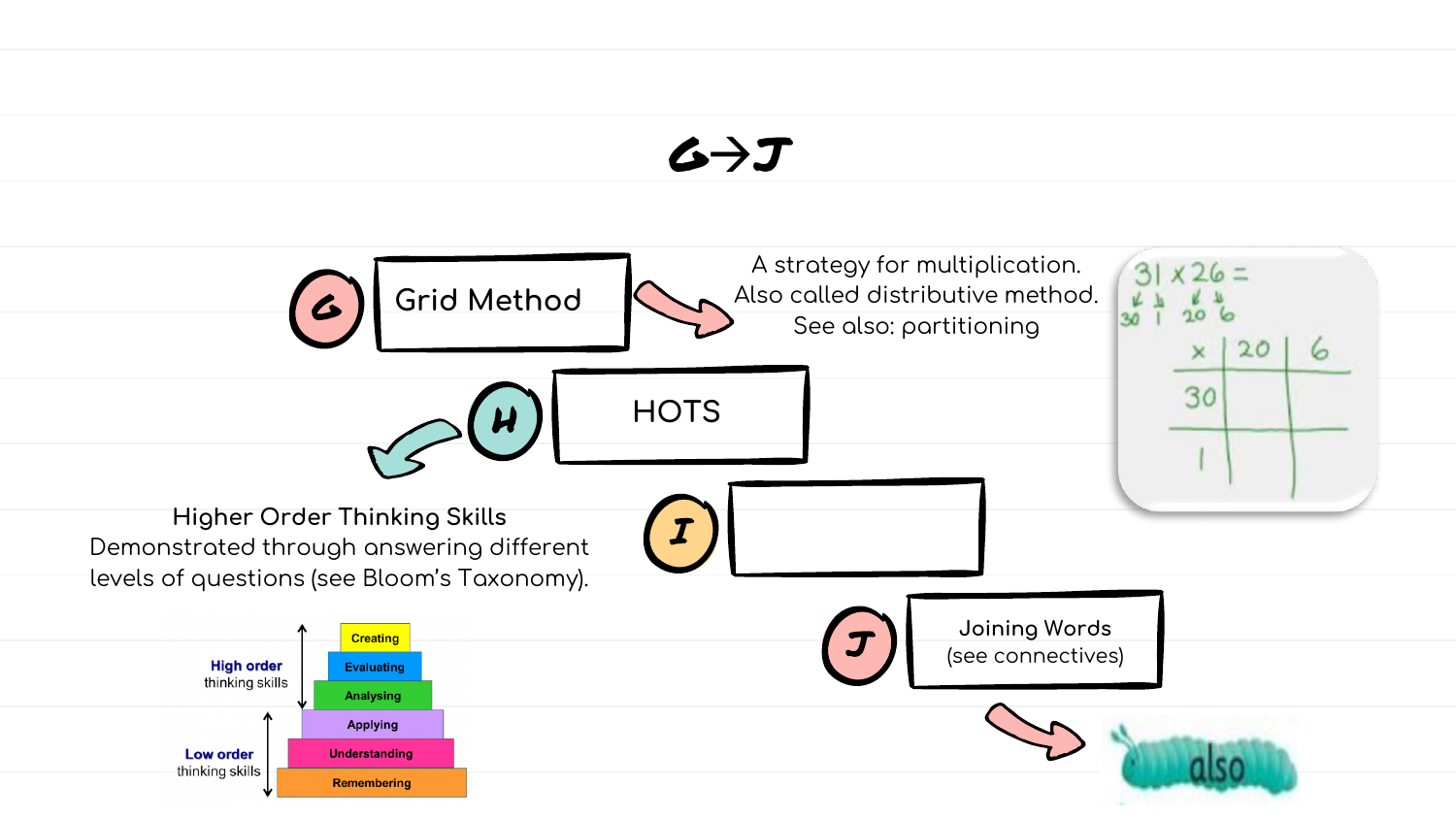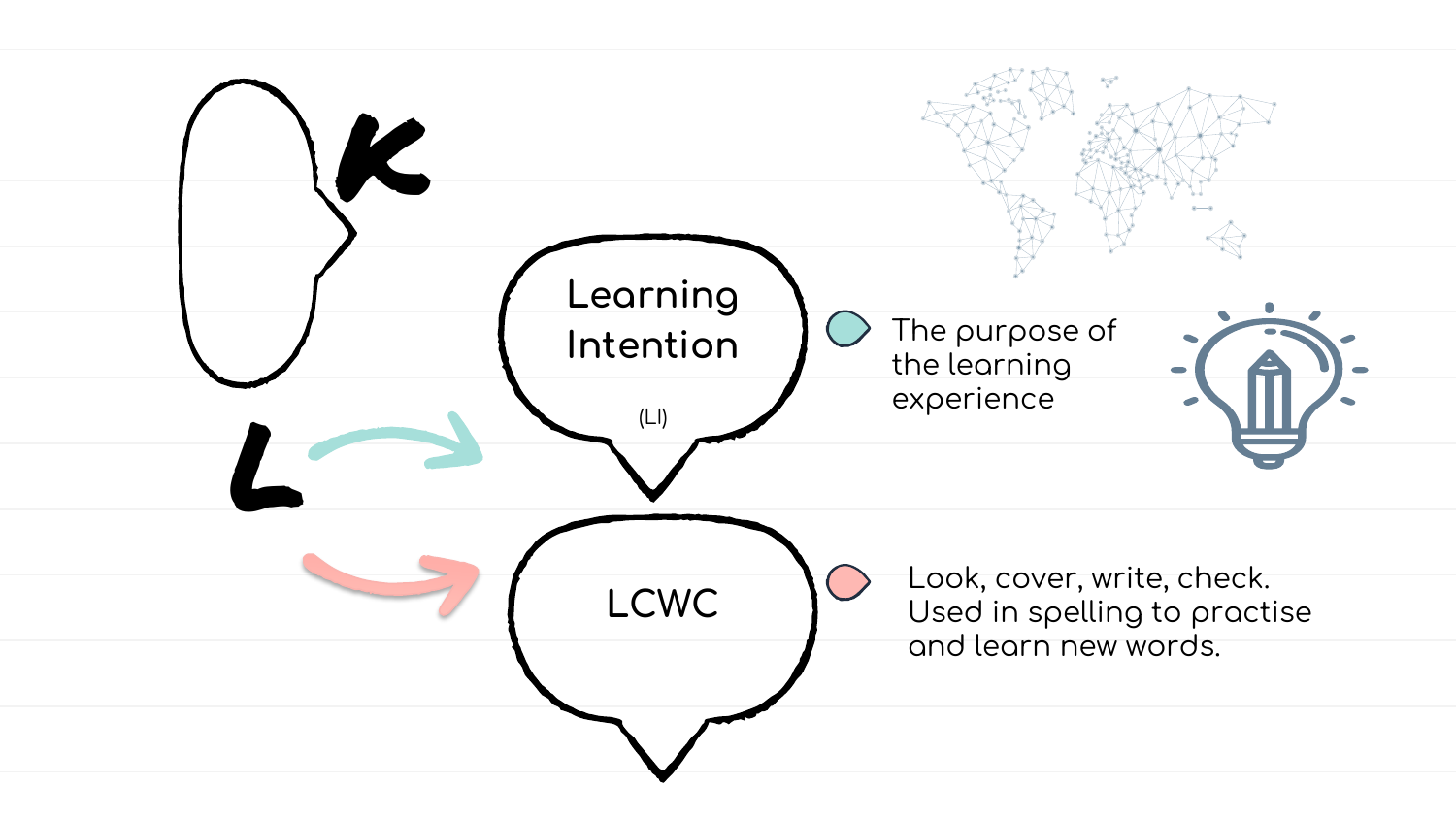$$
A-L
$$

### We will share M-Z next week